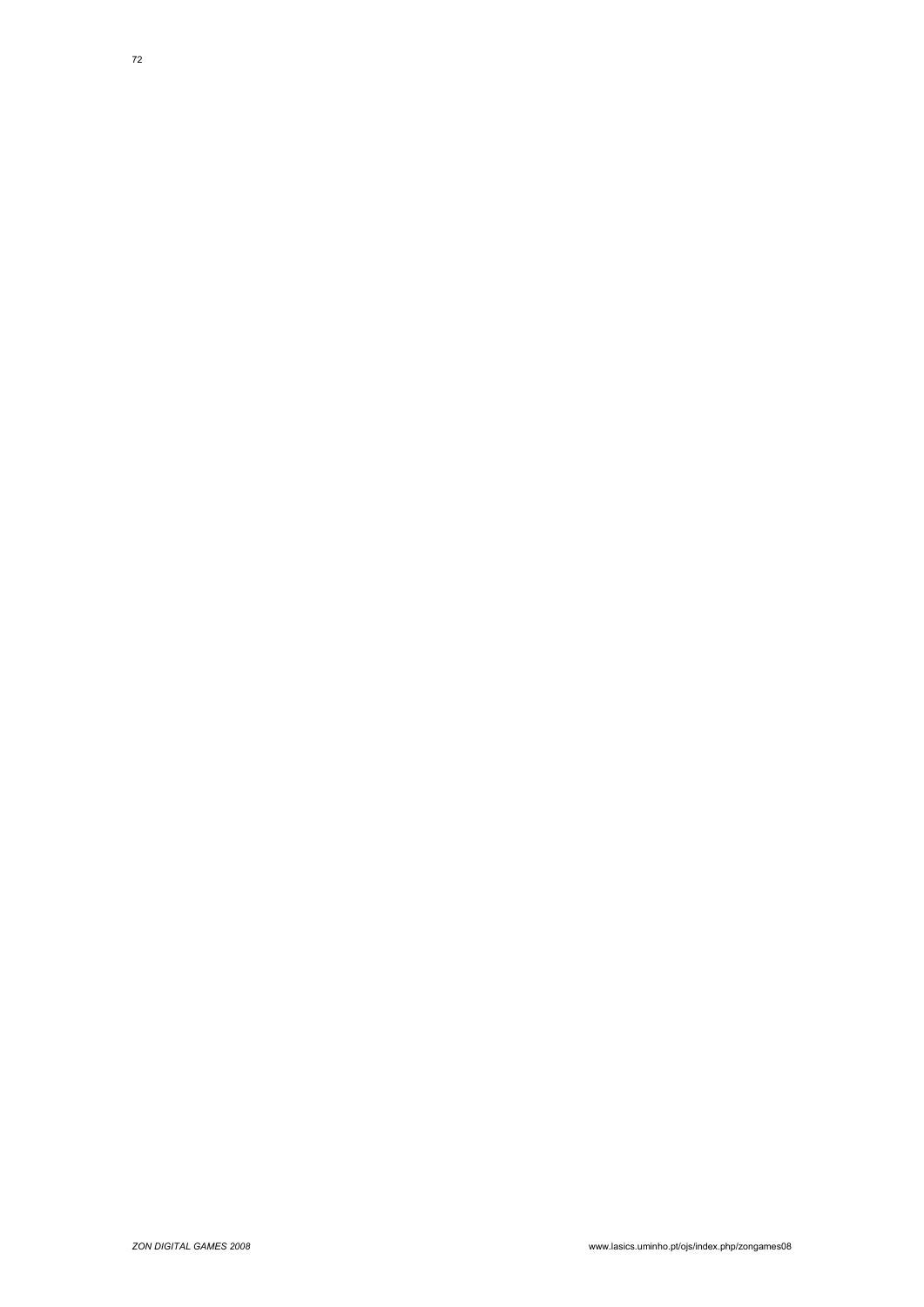

Nelson Zagalo & Rui Prada (eds.) **Actas da Conferência ZON | Digital Games 2008** *[www.lasics.uminho.pt/ojs/index.php/zondgames08/](http://www.lasics.uminho.pt/ojs/index.php/zondgames08/) Centro de Estudos de Comunicação e Sociedade Instituto de Ciências Sociais Universidade do Minho ISBN: 978-989-95500-2-5*

# **Game Mechanics for Cooperative Games**

*José Bernardo Rocha, Samuel Mascarenhas and Rui Prada INESC-ID and IST-UTL, Av. Prof. Cavaco Silva, Taguspark. 2744-1016 Porto Salvo, Portugal,*

**Abstract.** In this paper, we approach the subject of Cooperative Video Games and their Design. We start out by examining Cooperative Game Mechanics - these include common Design Patterns used currently in Cooperative Video Games and how the challenge archetypes are currently used in Cooperative Video Games. We then proceed to examine our experience in designing a cooperative two player video game using the previously mentioned patterns and challenges, and we present some preliminary evaluation data of the game.

## **1 Introduction**

Currently, some of the most successful games offer some sort of cooperative gameplay. In fact, one of the most successful games of the market is an MMORPG1 a game genre which tends to be very focused on cooperation between different players (we are of course referring to World of Warcraft<sup>2</sup>). Similarly, several other high profile games have a cooperative nature - Counter-Strike<sup>3</sup>, one of the most popular Multiplayer FPS4 games ever, is essentially a game where players cooperate in teams while attempting to defeat the other team; More recently, Valve (the company behind Counter-Strike) has released Team Fortress  $2<sup>5</sup>$ , a sequel to one of the most popular QuakeWorld mods, uses a class-based teamplay as one of its core mechanics (much like the original mod). Other games have suddenly returned the focus to the possibility of playing games cooperatively, such as was present on most games during the early ears of the games consoles - Lego Star Wars<sup>6</sup> and its sequel are clear examples of this type, they are games that allow a second player to join in on the fun, despite being able to be played in single-player mode; The latest Mario, Super Mario Galaxy7, also allows a second player to play cooperatively.

This sudden re-emergence of cooperative play is supported by the fact that studies on the demographics of players suggest that there is a whole group of potential players that currently do not play because games are not made for them[1]. This group favors cooperative experiences and play experiences shared with others in the same physical space. This fact may justify the success of Nintendo's Wii and some titles such as the Buzz<sup>8</sup>series.

1

<sup>1</sup> Massive Multiplayer Online Role Playing Games

<sup>2</sup>World of Warcraft official website: www.worldofwarcraft.com

<sup>3</sup> Counter-Strike official website: www.counter-strike.net

<sup>4</sup> First Person Shooter

<sup>5</sup> Team Fortress 2 official website: orange.half-life2.com/tf2.html

<sup>6</sup> Lego Star Wars official website: www.legostarwarsthevideogame.com

<sup>7</sup>Super Mario Galaxy official website: www.supermariogalaxy.com

<sup>8</sup> Buzz official website: www.buzzthegame.com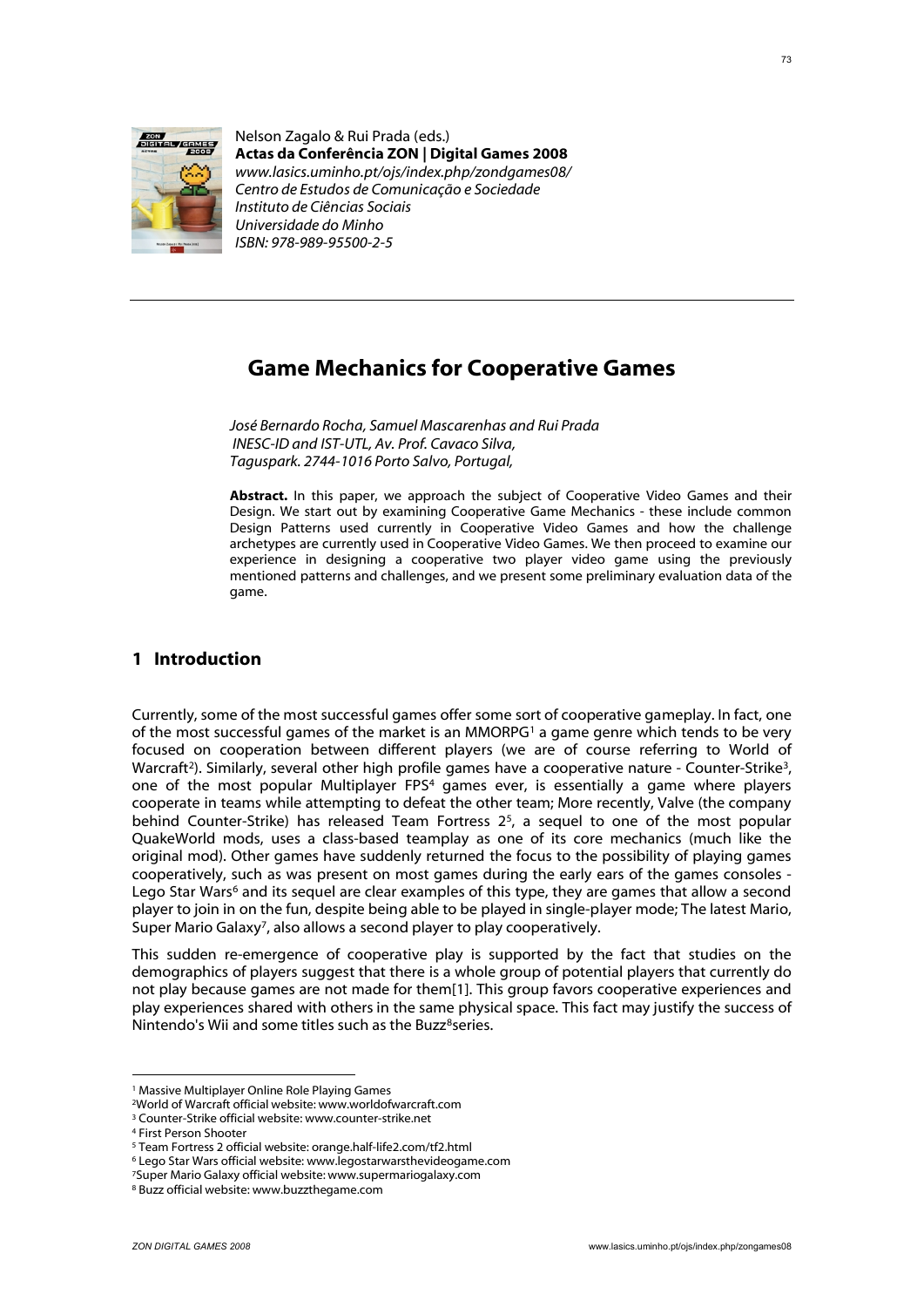In this paper we present a list of Challenge Archetypes that are currently used in cooperative games to promote cooperation between players as well Design Patterns currently employed in games that allow for an interesting cooperative experience. This list was based on an analysis of some of the most successful games that, in our opinion, support some form of cooperation between players.

Using this knowledge we developed a game targeting the group of players that seek cooperative co-located play experiences. The game, called Geometry Friends, is a two player game that uses the Wii controls.

The paper is organized into three main sections plus this introduction and the conclusions. The three main sections are entitled: Cooperative Game Mechanics, Designing Geometry Friends and Preliminary Evaluation. The first one of these sections presents several mechanics that can facilitate the development of a cooperative game - Design Patterns and Challenge Archetypes. The second section of these describes a game we developed using these mechanics, and exposes how we used them to try and improve the cooperative experience. The last of these sections shows the preliminary evaluation we have conducted on the game.

## **2 Cooperative Game Mechanics**

Several game mechanics are currently used by cooperative games. These can be separated into two main types - Design Patterns for Cooperative Games and Challenge Archetypes.

### **2.1 Design Patterns for Cooperative Games**

In this section, we describe several Design Patterns that we came across while analyzing several Cooperative Games. The main purpose of these Design Patterns is to be used as guidelines that help the development of Cooperative Games.

### **Complementarity.**

One of the most commonly used design patterns in cooperative games is making sure that there is some complementarity between the characters that players control. This usually leads to several consequences, one is that characters tend to settle better in one type of role, another is that even when you have two different character types for the same role, they will usually be complementary to one another, as they will have different abilities that will complement each other in that role. Most MMORPGs tend to use this pattern (World of Warcraft, City of Heroes<sup>9</sup>), as well as some of the more sophisticated FPS games (Team Fortress 2, Battlefield<sup>10</sup>, Enemy Territory<sup>11</sup>).

### **Synergies between abilities.**

Another design that is commonly used, is by making sure that some of the abilities of one character type have some synergy with abilities of another character type. Some examples of this exist in World of Warcraft - a shadow priest (who deals mostly shadow damage) can cause an enemy to become more vulnerable to shadow damage, which also causes an increase of damage that the warlocks are causing (who also deal shadow damage).

#### **Abilities that can only be used on another player.**

Sometimes games provide players with abilities that can only be used on another player. This partly because the purpose of these abilities is to encourage cooperation between players. For example, a medic in Team Fortress 2 has a weapon that allows him to heal another player, and

<u>.</u>

<sup>9</sup> City of Heroes website: www.cityofheroes.com

<sup>10</sup> Battlefield official website: battlefield.ea.com

<sup>11</sup> Enemy Territory official website: www.enemyterritory.com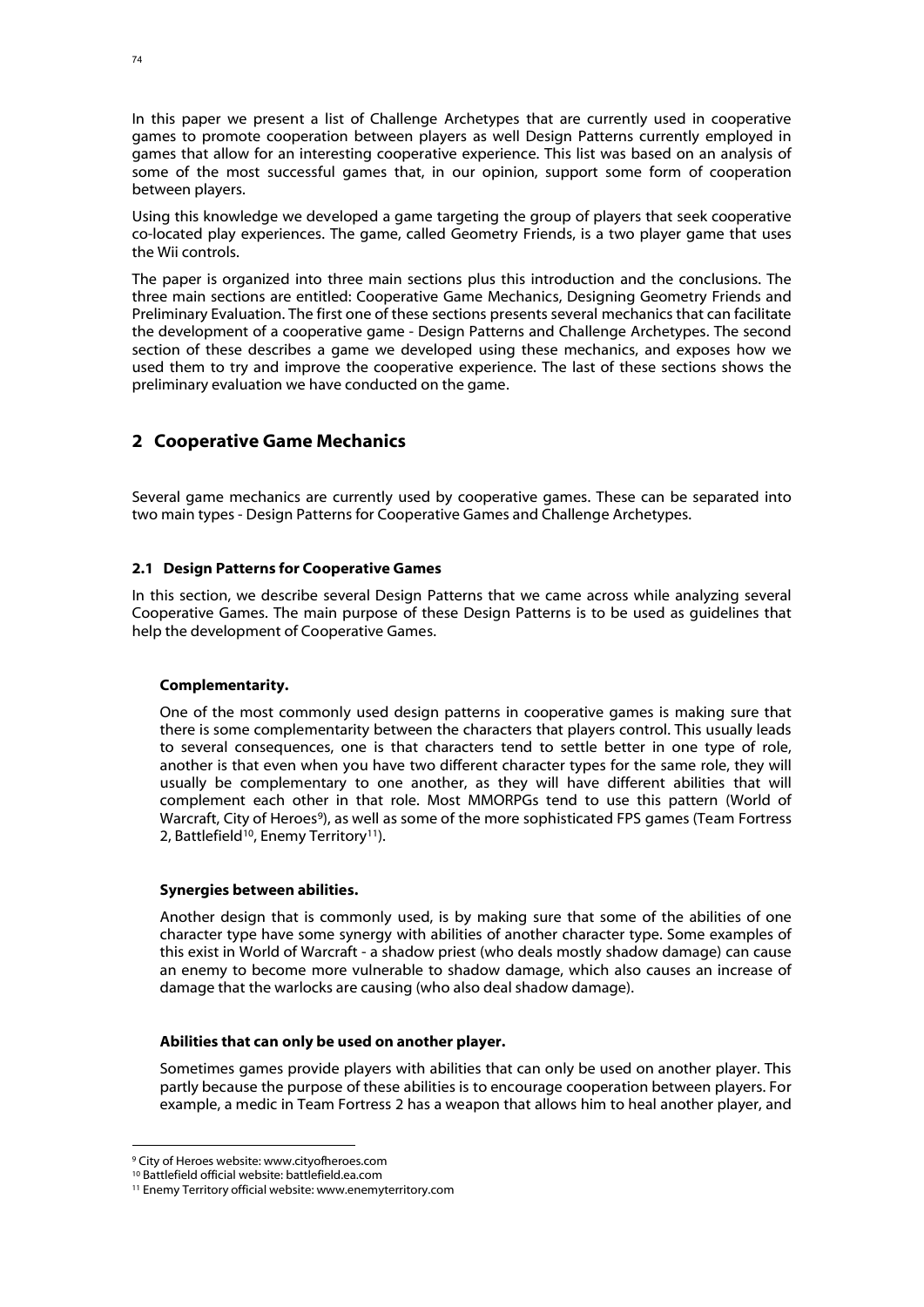if they have managed to charge it to a certain point grant, during a period of time, invulnerability (or a damage boost) to the teammate they are healing.

#### **Shared Goals.**

Most games tend to use up a simple design pattern in order to force players to work together, a group of players will have one non-exclusive goal, that can be completed in a group. One of the best examples for this comes in a particular form of World of Warcraft's Quests. The Quests which simply ask you to kill an X amount of enemies or a particular enemy, are pretty easy to achieve in a group. Team FPS (Counter-Strike, Team Fortress 2) also have shared goals across a team of players, the success of a team depends on whether the team can accomplish a certain goal.

#### **Synergies between goals (Interlaced/Intertwined goals).**

When players have different goals, one of the design approaches used to force them cooperate together is to have some sort of synergy between their goals. A recent example of this is the way Valve has setup their achievement system with the Pyro and Medic classes in Team Fortress 2. One of the Pyro's achievement is killing three enemies while ubercharged (being made invulnerable by a Medic), while the Medic has an achievement that requires the Medic to ubercharge a Pyro while the Pyro burns five enemies.

#### **Special Rules for Players of the same Team.**

Some games have special rules for players of the same team - an action will have a different effect when done on a friendly player. The idea behind these differences is to promote and facilitate cooperation. A good example of this are the special rules for shooting members of your own team in FPS games (also known as Friendly Fire modes).

### **2.2 Challenge Archetypes used in Cooperative Games**

In this section we explore how the challenges defined by Rollings and Adams[2] are used in current cooperative game by exploring the current archetypes for each type of challenge.

### **Pure Challenges**

#### *Physical Challenges.*

These challenges involve real-life physical effort. These can be used to promote cooperative play by making the challenges involve physical effort that can't be done by a single player (e.g. : by requiring players to jump in a platform while at the same time kicking a ball that's too far away to be kicked by the same player; or by making the effort required to be too much for one player to handle).

### *Coordination, Reflex/reaction and Spatial-awareness Challenges.*

One of the biggest challenges in cooperative play is the coordination of the members of a team. One could say that the most obvious display of cooperation is the level of coordination one can see in a team of players. Coordinating a team of players usually involves several reflex/reaction and coordination challenges (as long as the game is not turn based) on the part of the individual players as well as some spatial awareness challenges.

#### *Other types of pure challenges.*

Logic and Inference, Lateral-Thinking, Memory, Intelligence, Knowledge-based and Pattern-recognition Challenges are a subset of pure challenges that appear to have little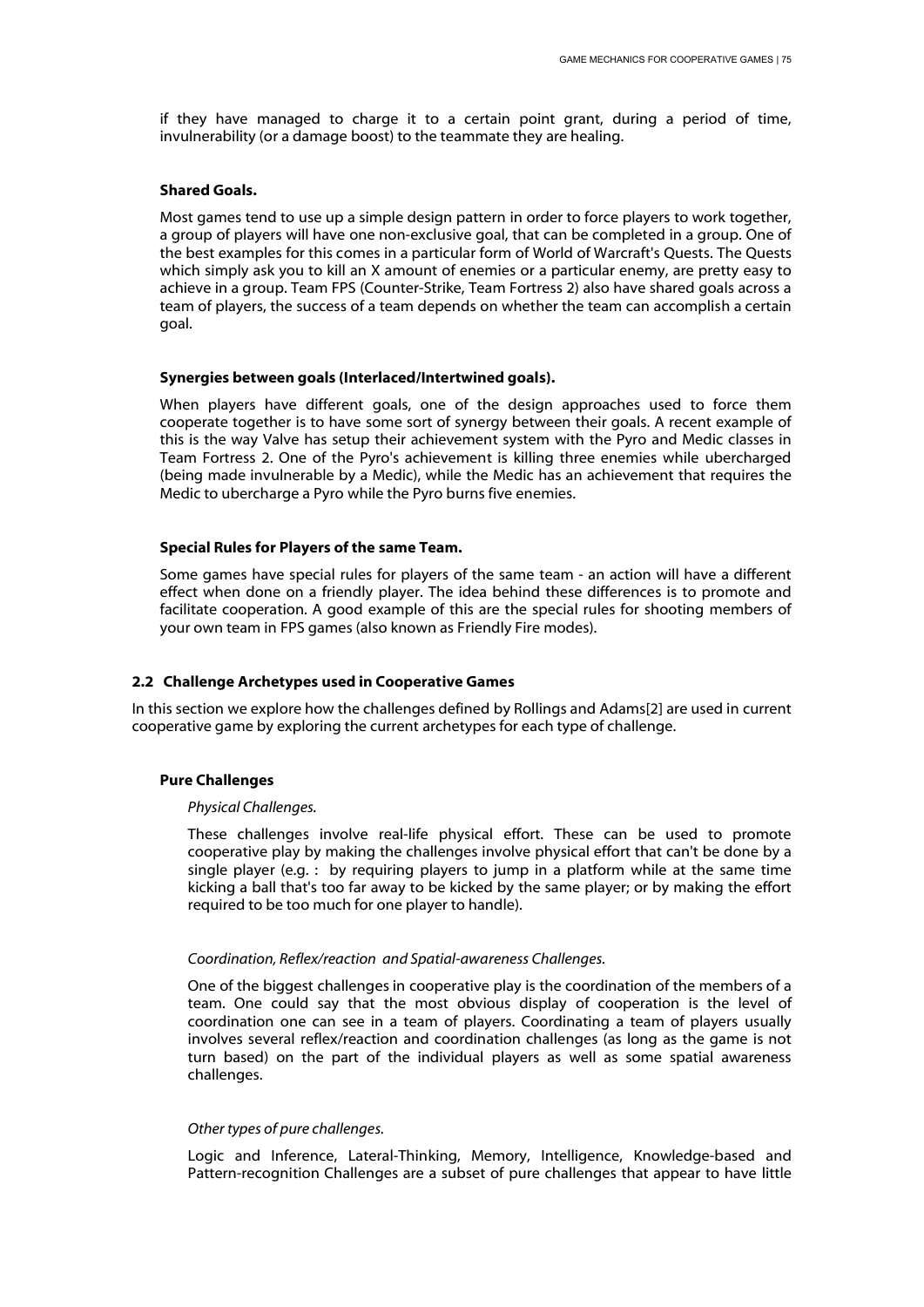potential for cooperative play. However, adding extra players to these types of challenges makes the challenges easier for the players by either allowing a Divide and Conquer approach to the problem, and in some of the challenges having different players brings different perspectives that will help in coming up with the correct answer.

Like the previously mentioned challenges, Moral Challenges are not particularly suited to promote the cooperation between players. This happens due to difference of personalities that exists between people, and the fact that the choice might cause the crumbling of a group. However, this possible splintering of the group can make for an interesting gameplay challenge.

### **Applied Challenges**

#### *Race.*

Sometimes games force players to try and reach a certain goal before their opponents do, while in other situations they must complete a task before a timer expires. This type of challenges usually causes teams of players to focus and work together more tightly due to the additional pressure.

In World of Warcraft, some of the bosses in dungeons have enrage timers, this means that they will have to be defeated before the time is up or the the boss will enrage and kill the players. Counter-Strike bomb maps are also a good example of this, if the bomb doesn't explode before the time is up (or one of the teams is eliminated) the Counter-Terrorist team wins the round.

#### *Exploration.*

Exploration needs obstacles in order to be considered a challenge otherwise it is just merely sightseeing. In games where players can cover different areas, exploration becomes an important asset to a team of players (e.g. : due to the presence of fog of war in RTS<sup>12</sup> games, it is important that teams of players cooperate in order to search for the enemy bases and scout the enemies defenses, and so that they can spot incoming enemies; in FPS games, it is important to know where the enemy is so that you don't get ambushed). In other cases, it is required that the players cooperate so that they can progress to other areas.

1. Opening Locked Doors - Some of the exploration aspects that are particularly suited to cooperative gameplay, is the use of certain areas that are locked behind a door. These can be used either in situations where a particular type of character is needed to open the door or they can be opened by using simultaneous switches that require cooperation between players. Lego Star Wars is a good example of all these situations. Some doors need that several characters stand on floor plates in order to open them. Others require simultaneous switches, while others require that a particular type of character opens the door.

2. Trap - Traps are devices that "harm" or disable the player (or players) once triggered. They are a commonly used obstacle for defending important locations. Traps can force players to cooperate by requiring them to work together in order to disable them, or even forcing them to thread carefully while exploring an area (instead of running around like mindless chickens), sometimes cooperation emerges from setting off a trap on purpose as a distraction. As an example, consider World of Warcraft - a class exists that can set traps, and another class exists that can spot them and disable them, it is common for players of the second class to cooperate carefully with their team so that the traps are disabled when the team decides to enter the room.

3. Platforms - Some platforming challenges can be used with complementary abilities so that the progress of group depends on the cooperation of the elements of the group. In certain games, particularly in FPS (First Person Shooters), it is common for players to piggy back on top of each other to reach higher areas. In Dust (a Counter-Strike bomb map) it is

1

<sup>12</sup> Real Time Strategy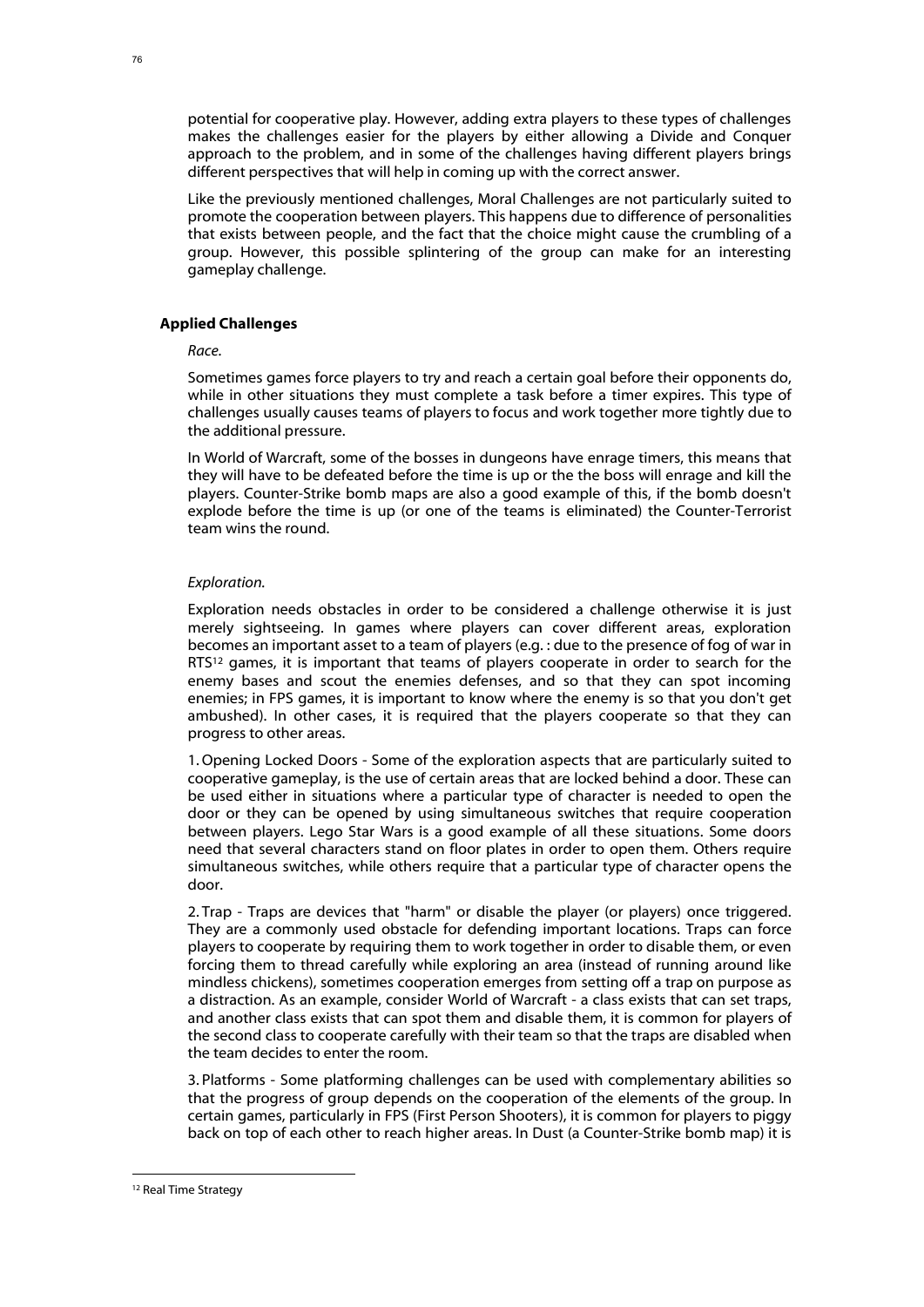common for terrorist players to piggyback on top of each other so that they can plant the bomb in a harder to reach location.

#### *Conflict.*

These type of challenge relates to games that are won by attacking the opposition directly.

1. Protect - One way that conflict-type challenges have been successfully applied to force players to cooperate together is by making players defend either a location, a character or even an item. This usually causes the players to work together as a team instead of trying to be the "hero of the day".

2. Escorts - Another gameplay archetype that is used to force cooperation through conflict are escorts. These usually involve a team of players escorting another character across from one place to another. Typically the character being escorted is defenseless, but it is not uncommon for escorts to involve accompanying a powerful ally to a location so that it can turn the tides of battle. Another common escort involves escorting an important item from location A to location B, typically these items are important to the victory conditions of the game, or they can just grant powerful bonuses to the team that manages to escort them. The Escort archetype can be viewed as an implementation of the Protect archetype due to the fact that you are protecting another character or a movable item. However, due to the fact that you are protecting a moving thing, that is moving towards a goal, there is one important nuance from the typical Protect archetype - the defense needs to be able to accompany the movement of the thing being escorted. An example of this are the assassination maps in the popular online FPS Counter-strike. In these maps the Counter-Terrorist team will win a round if the VIP can reach an extraction point in the map.

3. Capture - Sometimes games try to force players to work cooperatively by giving them the objective to capture something - it can be an item, a location, sometimes even a character. In fact if one looks at most of the Escort challenges, it is easy to see how it actually has a Capture element to it - you complete the Escort when you successfully deliver the thing being protected to its destination. Several subtypes of capture exist each with its own particularity.

a. Capture The Flag - This mode of play is present in many online games, and it causes players to work together by making them protect their flag (or a similar item), while attempting to capture the enemies' flag. After this disassembly of this archetype it becomes apparent that it is in fact a combination of archetypes, namely the Protect archetype and the Escort archetype - a team needs to protect its flag and needs to escort the player that has grabbed the opposing team's flag until he reaches the capture point. Many examples of this archetype exist in a variety of game genres - FPS, RTS (Starcraft<sup>13</sup>) and MMORPG (World of Warcraft) games all have multiplayer CTF<sup>14</sup> modes. The popularity of CTF dates back to the original Quake and the CTF modification made by Threewave15, after this modification CTF became an integral part of most FPS.

b. Capture Locations - Another common conflict challenge revolves around capturing and protecting locations. Normally these two modes are mixed together, with both teams being able to capture each other's locations, while in other situations a team defends while the other team attempts to get control of the location. Like some of the other archetypes listed before this archetype is a particular case of the protect archetype. Examples exist in several game types - Team Fortress 2 has several gametypes that revolve around the Capture Locations archetype; and the Arathi Basin Battleground for WoW.

4. Bomb - Some games have a mode where the objective is to plant a bomb at one of several locations (only one of the players carries the bomb from the starting location to the bomb sites) and then defend it from enemies. This is in reality a combination of two of

<u>.</u>

<sup>13</sup> Starcraft official website: http://www.blizzard.com/us/starcraft/

<sup>14</sup> Capture The Flag

<sup>15</sup> Threewave official website: http://www.threewavesoftware.com/multiplayergames.html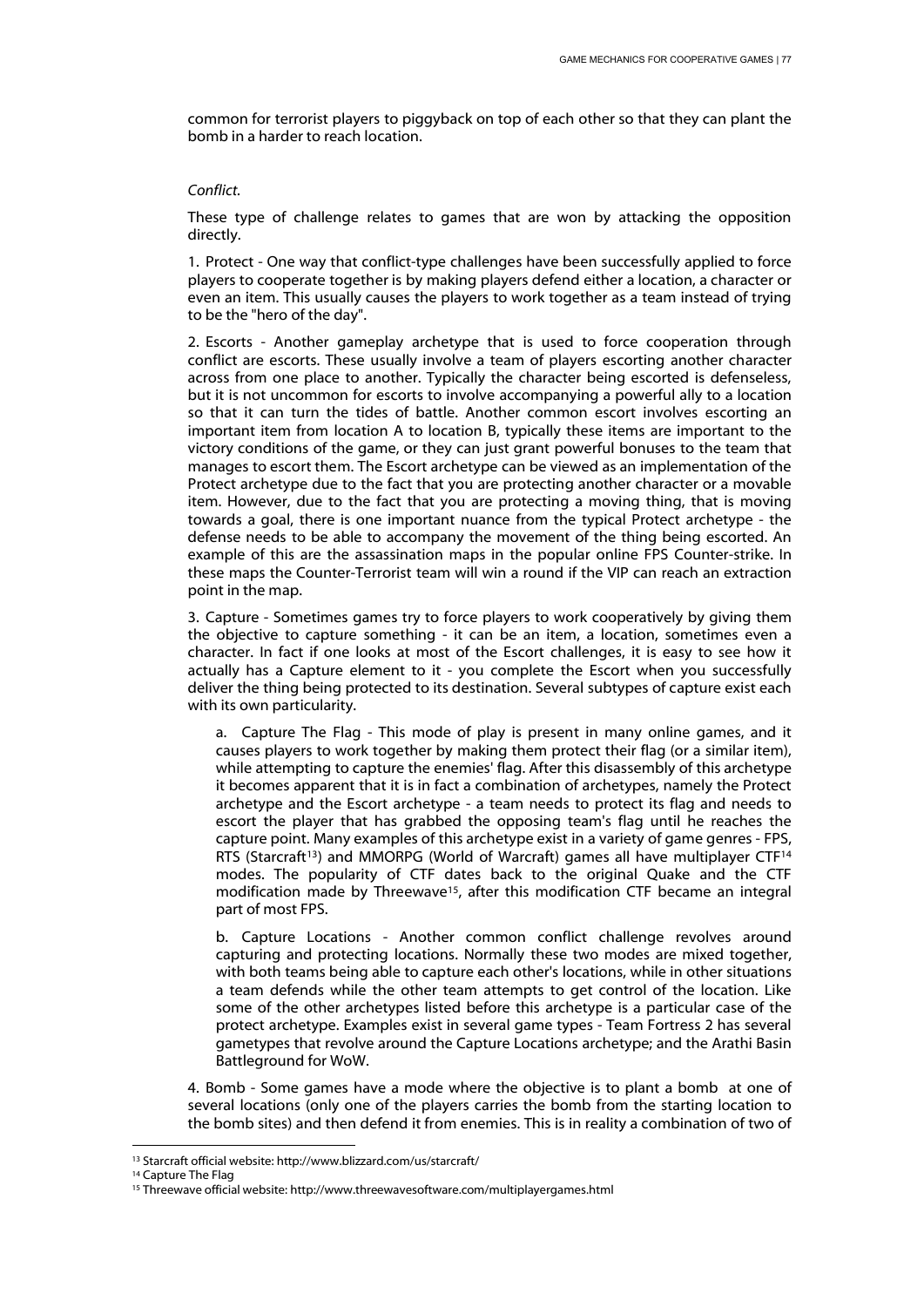the archetypes discussed above. During the first part it falls clearly within the Escort archetype, while the second part deals directly with the Protect archetype. A characteristic of this mode is that while one team fights to explode a location the other fights to protect the locations (this overlaps a bit with the Capture Locations archetype). Due to the fact that the bomb is a resource that is needed in order to achieve the goal, if the team defending the bomb sites manages to kill the bomb carrier, it is common that they defend the bomb (this falls within Protecting resources). The best and most known example of this archetype comes from Counter-Strike, though examples of other games that use this archetype exist (Urban Terror for example).

5. Tougher Conflict Challenges - A typical attempt to make players cooperate with each other is by posing tougher challenges than those that they can handle by themselves. By making sure the challenge is practically impossible to be accomplished by a single player, you are effectively forcing them to group together so that they can overcome it. In MMORPGs, it is common for some enemies to be a lot more powerful and tougher than the rest of the enemies. These enemies are practically impossible to kill by yourself, and force players to join up in a group to defeat them.

#### *Economics.*

A team of players must work together quite closely in order to manage their resources, and allocate resources to where they are needed.

1. Resources - While in most games the goal is not amassing resources, they are nonetheless an important aspect of gameplay. In FPS games, teams try to protect and adequately manage most powerups, weapons and armors, since they are vital resources that can decide the outcome of the conflict. RTS games since their inception have been tied up with resource collection, and rely on it so that they can produce units. This causes any cooperative play of RTS games to be extremely dependent on the management and protection of resources.

a. Resource Management - This tends when, due to particularities of the gameplay, a certain resource will be better put to use by a player of a certain type or in a particular situation. As a typical example you examine the typical weapon or armor sharing done by teams in most Team Deathmatch FPS. One of the players has no need (or minimal necessity) for the resource while the other player really needs the item because he is running around defenseless or weaponless.

## **3 Designing Geometry Friends**

Geometry Friends is a two player physics based platform game (that would be controlled with the Wii Remote) we developed with complementarity in mind. We ended up settling on two very simple and basic characters - a green square and a yellow ball. As such, we came up with abilities that made sense from the perspective of our simple geometrical characters, the ball character can jump and change size (increasing its weight), while the square character can deform it self into rectangles allowing it to become taller (which helps it reach higher places) or shorter (which helps it reach narrower places). Another interesting gameplay idea that we came up, was making the ball and square collide with parts of level that had the same color as the character in question.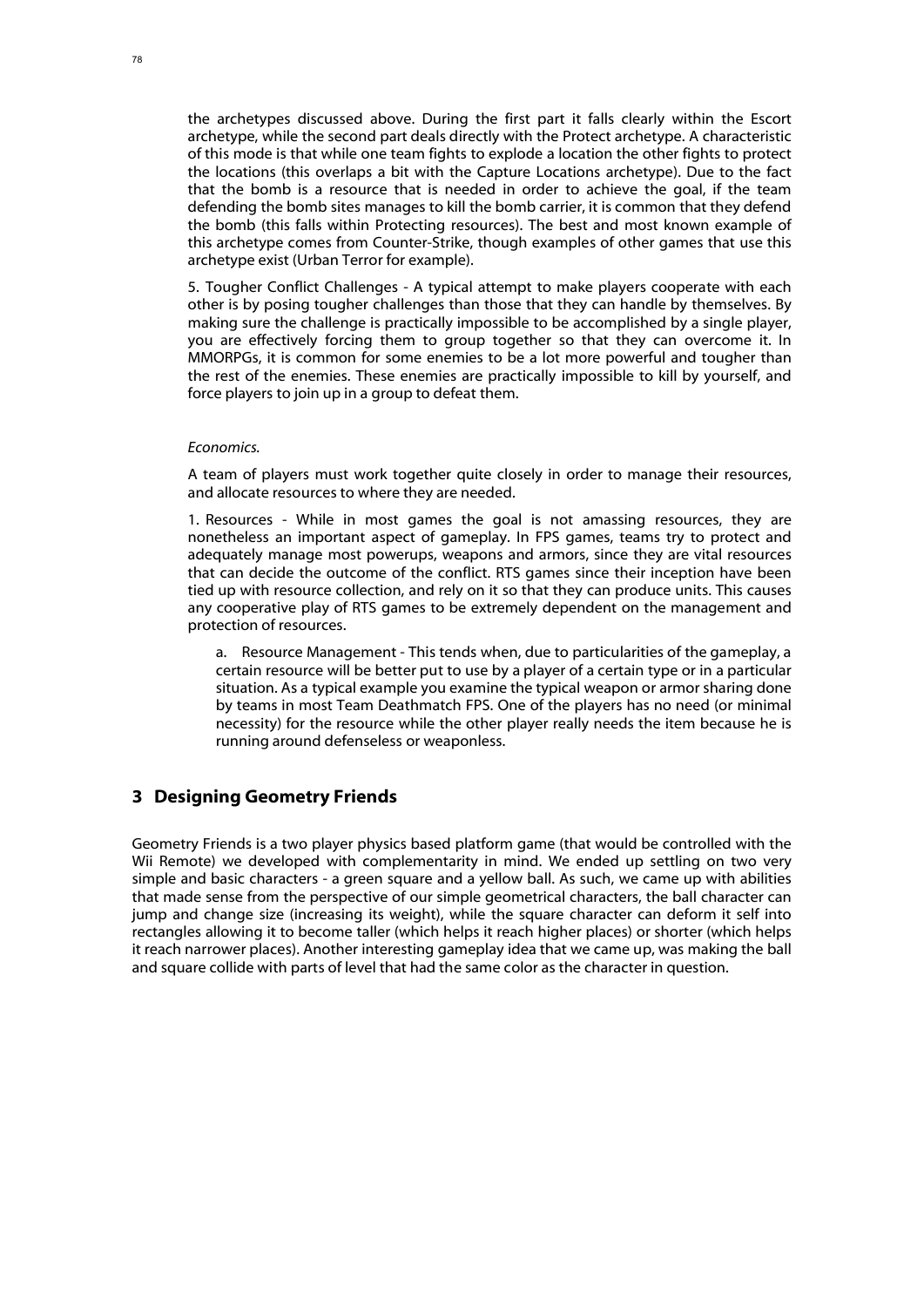

**Fig. 1.** Geometry Friends Screenshot

The fact that this design is based around complementarity also helped us establish interesting synergies between the abilities. The fact that the square can stretch to become taller, allows the ball to use it to reach a higher place than that which either could reach naturally, whereas the fact that the ball changes weight and size allowed players to use the ball to propel the square up into the air.

One of the most natural design patterns to use on a cooperative game is giving the players a shared goal that is accomplished by the combined efforts of the group and not by a single character. As such we gave players a simple goal of collecting all the purple diamonds in the level in order to progress to the next level. Naturally, the placement of the diamonds on the levels was such that forced players to cooperate in order to get them. This was achieved mainly by making sure that each of the characters by itself could not pickup each and every diamond of the level, and also by making sure that the individual efforts of the characters would not add up to collecting all the diamonds, effectively avoiding a design that allowed a level to be completed by using a Divide and Conquer approach.

In Geometry Friends, due to the type of game that we had set out to create (a two player colocated cooperative puzzle and platform game), we focused on mainly the natural type of challenges for this type of game - Coordination, Reflex/reaction and Spatial-awareness Challenges. These were a natural choice due to the fact that they are intrinsic to the game type that we developed. This was not the only reason for this choice, as these challenges are also an interesting choice for cooperative games, due to the fact that failing these types of challenges results in non-cooperation.

## **4 Preliminary Evaluation**

After completing the development of the game, we evaluated it by allowing players to play the game and fill out a questionnaire concerning their experience with the game. The main focus of the questionnaire was trying to understand if players felt that cooperation was the main focus of the game and vital to complete each level, if any of the players felt they weren't vital to task at hand. This last question came up during our own internal testing - at a certain point during the development we felt that the square was a support character for the ball and not interesting enough by itself. We also tried to understand if the players felt that levels we designed were fun, and if the difficulty level was adequate. This preliminary evaluation was conducted during a game showing at a university (Instituo Superior Técnico - Taguspark), in the context of a games display of the several games made by students. Table 1 presents some characteristics of the participants of the study, while Table 2 presents a brief overview of some of the results of the study, namely the